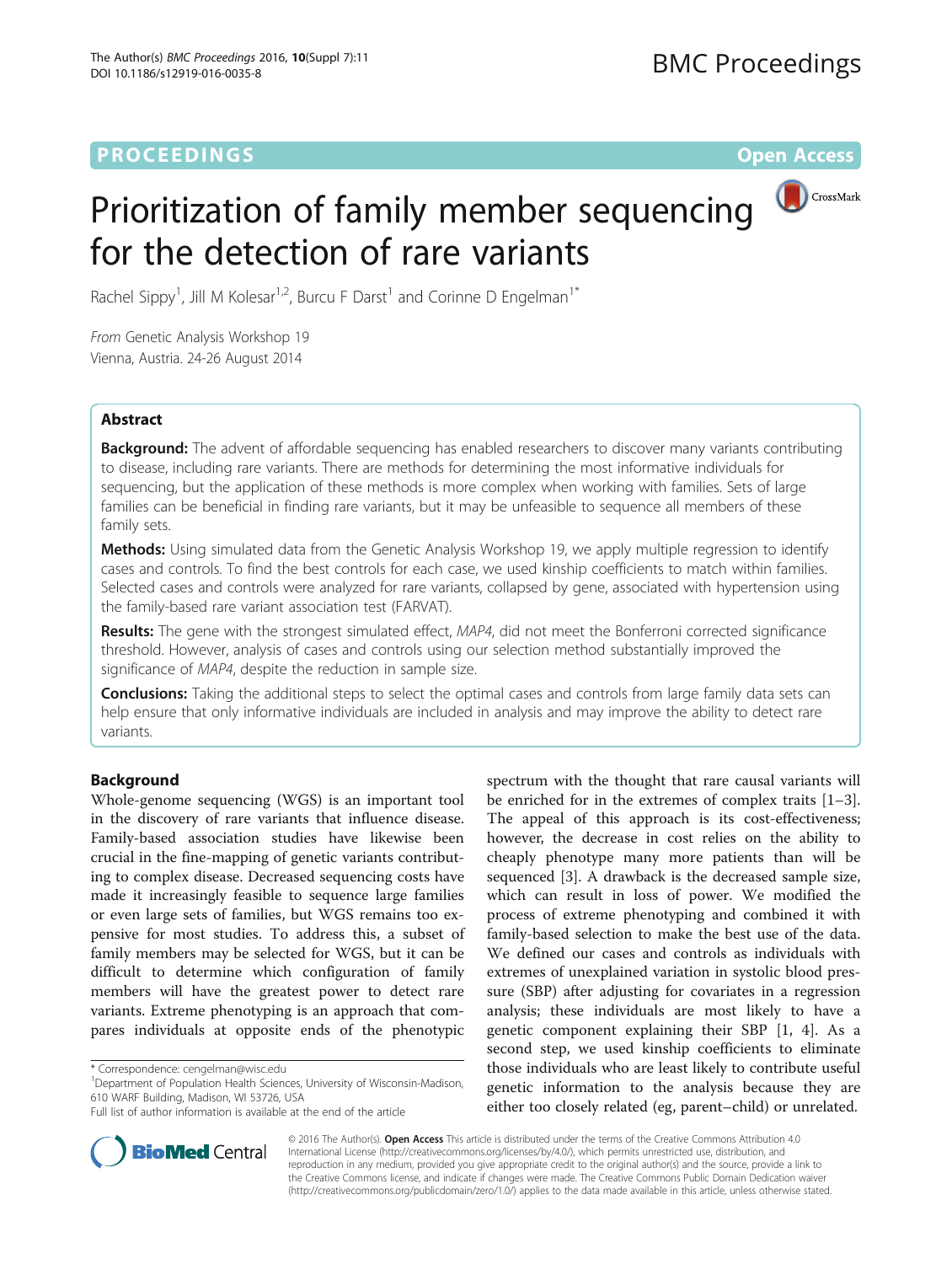### <span id="page-1-0"></span>Methods

#### Study population

We analyzed replicate 1 of the simulated data set from the Genetic Analysis Workshop 19 (GAW19) T2D-GENES Project 2, a family data set with WGS data [\[5](#page-4-0)], with knowledge of the simulation model. The provided data set consisted of family-based WGS data and simulated phenotypes for diastolic blood pressure (DBP) and SBP. Covariates included sex, age, hypertensive status, antihypertensive medication use, and smoking status. Prior to modeling, families without sequencing data available for any family member were omitted. The remaining sample consisted of 261 individuals with hypertension and 458 individuals without (base cases and controls; Table 1).

#### Extremes of unexplained variation

To define cases and controls, we modified an approach that selects participants with variation in their phenotype that is unexplained by known nongenetic risk factors, and thus are most likely to have a genetic component [\[1](#page-4-0), [4\]](#page-4-0). Using SBP as the outcome, we used multiple regression to adjust for the following nongenetic variables that affect SBP: age, sex, smoking status, and antihypertensive medication use. The original data were longitudinal; for subjects with hypertension, the first year with this diagnosis was used in the model. If the year used had missing data and the next year had more complete data, that next year was used. For those without hypertension, the year with the most complete data was used. Subjects with hypertension who were above the regression line were those with unexplained high SBP and were selected as potential cases ( $n = 170$ ; see Table 1). These cases are identified in red in Fig. [1](#page-2-0). Subjects without hypertension who were below the regression line were those with unexplained low SBP and were selected as potential controls ( $n = 277$ ; see Table 1). These potential controls are identified in blue in Fig. [1](#page-2-0).

#### Prioritization of subjects

The process for control selection is outlined in Fig. [2](#page-2-0). Modeling resulted in several controls being available for each case; however, the familial relationship between these potential controls and cases had not yet been taken into consideration. Family structure was determined by kinship coefficients calculated with the family-based rare variant association test (FARVAT) using pedigree data [[6\]](#page-4-0). Controls who were unrelated to any case were excluded, as they were genetically uninformative. In addition, parent–child pairs may be less powerful in association analyses as a result of overmatching [[7\]](#page-4-0), so controls who were parents of cases were excluded. Only nonparent controls who were related to cases (ie, with a nonzero kinship coefficient) were included in the analysis, and any cases without a related control were excluded. This resulted in some cases with multiple controls, and in other cases with only a single control.

### Quality control of sequencing data

In addition to the quality control (QC) performed by the organizers of Genetic Analysis Workshop prior to release [\[5](#page-4-0)], further QC steps were taken using VCFtools version 0.1.12a [[8](#page-4-0)] for chromosome 3, which initially included 1,757,452 sites among 464 sequenced individuals. No individuals were missing more than 10 % of calls, and thus, none were removed. Sites with a call rate of less than 95 % were removed (210,954 sites), as were sites that were out of Hardy-Weinberg equilibrium within the founders (6903 sites removed using  $n = 91$  founders) at a *p* value cutoff of less than  $2.9 \times 10^{-8}$  (Bonferroni corrected:  $0.05/1,546,498 = 3.2 \times 10^{-8}$ ) leaving a total of

|                | Base cases<br>$(n = 261)$ | Base controls<br>$(n=458)$ | Potential cases<br>$(n = 170)$ | Potential controls<br>$(n = 277)$ | Selected cases<br>$(n = 128)$ | Selected controls<br>$(n = 188)$ | Selected cases vs<br>controls |
|----------------|---------------------------|----------------------------|--------------------------------|-----------------------------------|-------------------------------|----------------------------------|-------------------------------|
| Genes excluded | 42                        |                            | 39                             |                                   | 38                            |                                  | <b>NA</b>                     |
| Gene sets      | 1389                      |                            | 1377                           |                                   | 1345                          |                                  | NA.                           |
| Age (years)    | 52.4 (17.3)               | 33.0 (13.6)                | 49.5 (17.0)                    | 35.2 (14.8)                       | 49.1 (17.4)                   | 35.8 (14.9)                      | < 0.0001                      |
|                | $16.1 - 99.0$             | $11.1 - 83.0$              | $16.1 - 90.3$                  | $12.1 - 83.0$                     | $16.1 - 85.0$                 | $16.0 - 83.0$                    |                               |
| SBP (mm Hg)    | 143 (9.5)                 | 116 (13.0)                 | 146(8.7)                       | 109(11.7)                         | 146(8.7)                      | 110(11.4)                        | < 0.0001                      |
|                | $102 - 186$               | $72 - 140$                 | $123 - 186$                    | $72 - 139$                        | 123-186                       | $72 - 139$                       |                               |
| DBP (mm Hg)    | 78 (9.9)                  | 70 (8.7)                   | 80(9.3)                        | 68 (8.5)                          | 80(9.3)                       | 69(8.1)                          | < 0.0001                      |
|                | $49 - 102$                | $46 - 89$                  | $54 - 102$                     | $46 - 87$                         | $54 - 102$                    | $48 - 87$                        |                               |
| Males          | 117(45)                   | 194 (42)                   | 70(41)                         | 112(40)                           | 56 (44)                       | 75 (40)                          | <b>NS</b>                     |
| Smokers        | 54 (21)                   | 97(21)                     | 35(21)                         | 59 (21)                           | 30(23)                        | 46 (25)                          | <b>NS</b>                     |

Table 1 Descriptive characteristics of base population, potential cases and controls, and selected cases and controls

DBP diastolic blood pressure, NA not applicable, NS not significant, SBP systolic blood pressure

Data are presented as mean (standard deviation) and range, n (%), or p values

Mean values were compared using a t-test; proportions were compared with a chi-squared test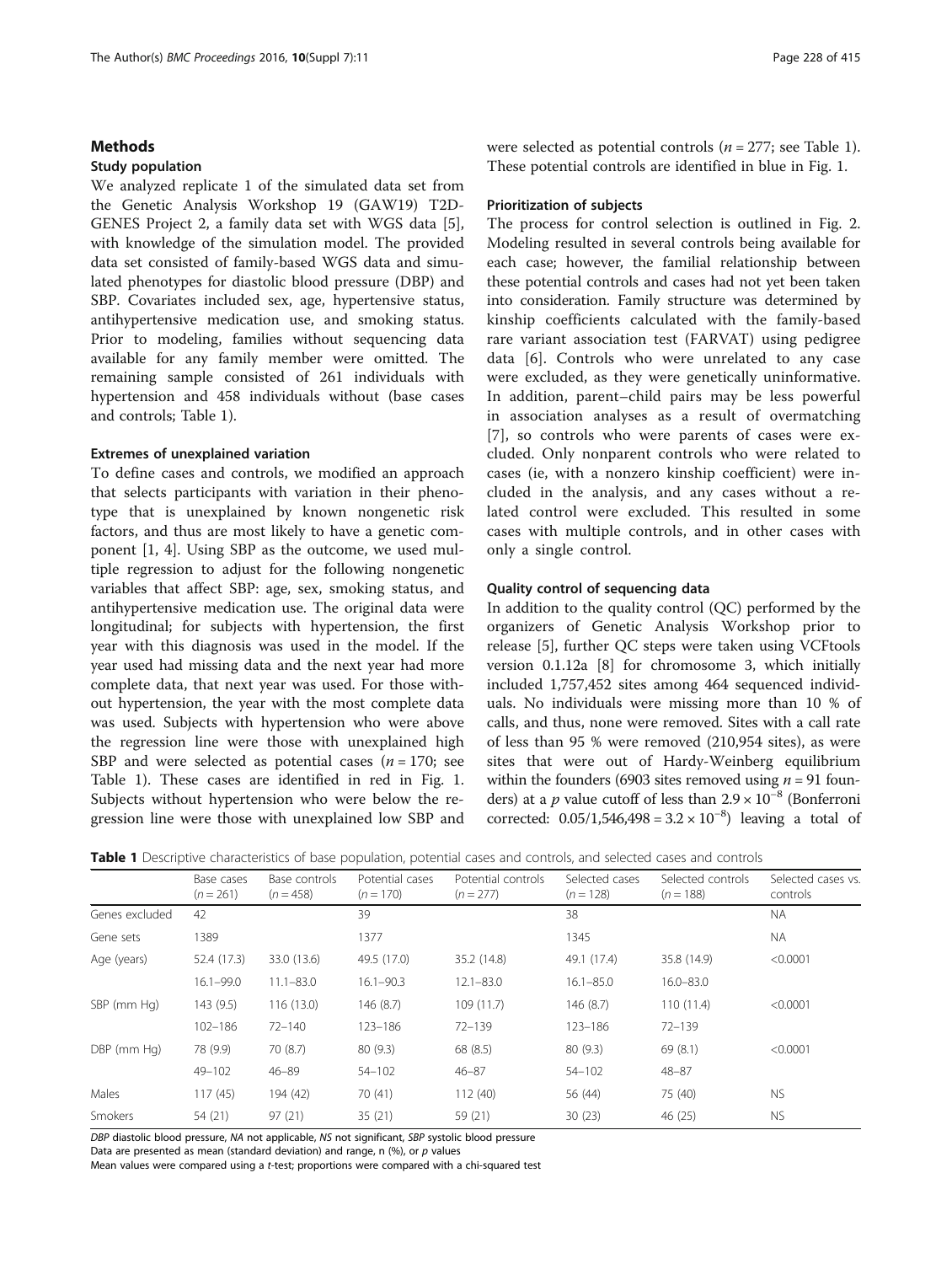<span id="page-2-0"></span>

1,539,595 sites. Sites that did not pass QC were then removed from the data set of imputed genotypes that included 959 subjects (both sequenced individuals and those with imputed genotypes using the 464 sequenced subjects as input for the imputation). This data set contained 1,215,399 imputed sites, of which 87,555 sites were removed as a result of the aforementioned QC process, leaving 1,127,844 sites for analysis.

## Annotations

Gene-based annotation was performed with the sites remaining after QC using ANNOVAR (Annotate Variation) [[9](#page-4-0)] and the human genome RefSeq database based on hg19. Sites in intragenic regions or outside of a gene were mapped to the closest gene. Those that were further than 5 kbp from a gene were excluded, as the simulation

model selected causal variants that were within this range, which left 566,962 sites (560,882 out of range).

#### Genetic analysis

Sequencing data from chromosome 3 for each set of cases and controls (base, potential, and selected) were analyzed using FARVAT [\[10](#page-4-0)]. FARVAT allows for the use of a dichotomous outcome and takes little computational time. FARVAT provides burden-, variance component–, and SKAT-O–type tests, and additionally provides the Pedigree Combined Multivariate and Collapsing (PedCMC) [\[11](#page-4-0)] and collapsing-based tests [\[12\]](#page-4-0). We utilized the variance component-type test as this test performs well for genes with functional rare variants having effects in the opposite direction, as is likely to be the case for most genes [[6](#page-4-0)]. Users have the option to specify an offset to improve statistical efficiency. We chose the disease prevalence-based

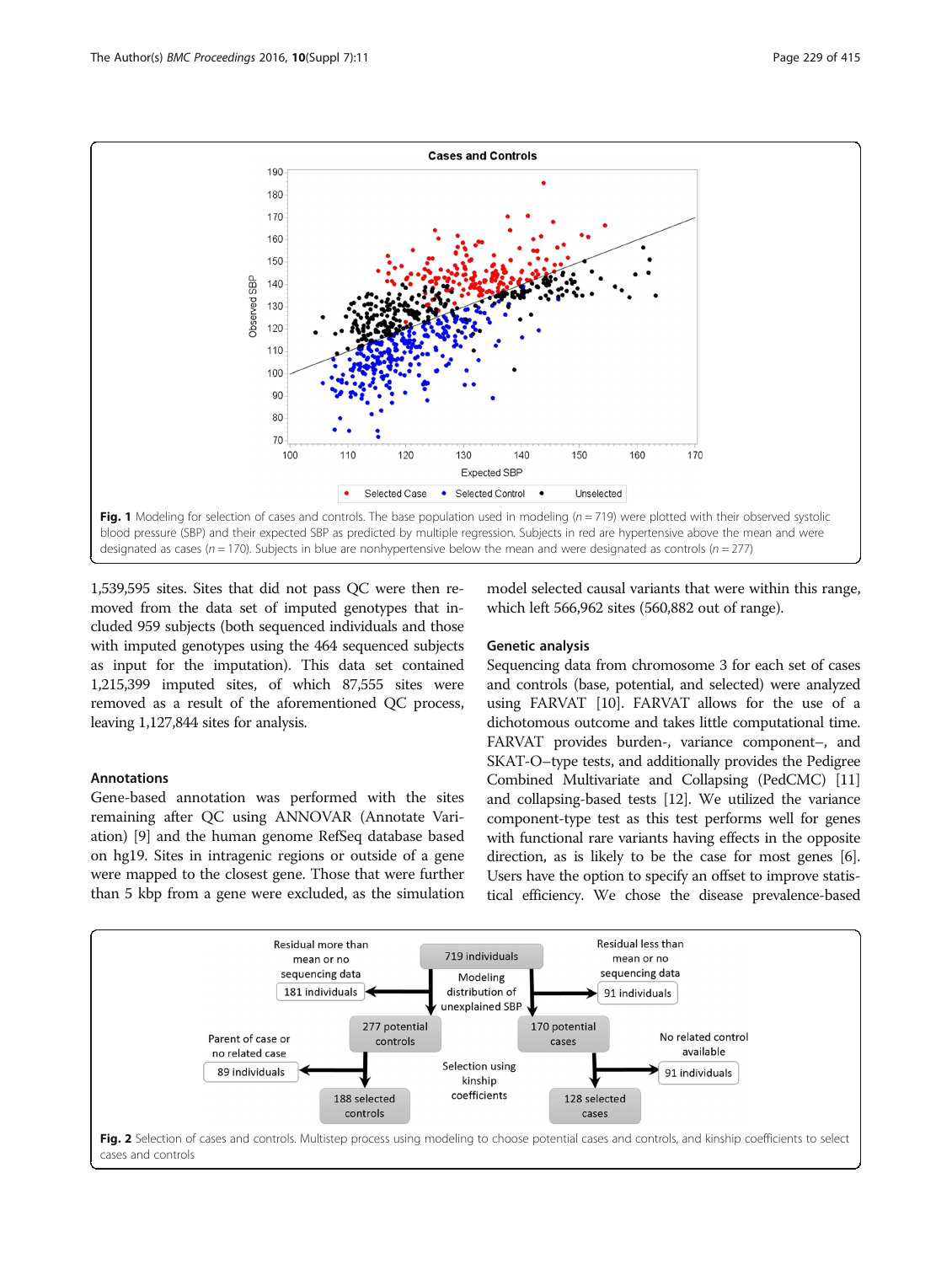|                | Base cases & controls $(n = 719)$ |           |      | Potential cases & controls ( $n = 447$ ) |           |                | Selected cases & controls $(n = 316)$ |           |  |
|----------------|-----------------------------------|-----------|------|------------------------------------------|-----------|----------------|---------------------------------------|-----------|--|
| Rank           | Gene                              | $p$ Value | Rank | Gene                                     | p Value   | Rank           | Gene                                  | $p$ Value |  |
|                | PAOR9-AS1                         | 0.0011739 |      | <i>MIR4790</i>                           | 0.0000621 |                | CHMP2B                                | 0.0017687 |  |
| 2              | <b>CISH</b>                       | 0.0031990 | 2    | PAOR9-AS1                                | 0.0041593 | 2              | CSPG5                                 | 0.0033962 |  |
| 3              | MIR4790                           | 0.0032477 | 3    | RUVBI 1-AS1                              | 0.0043295 | 3              | SEMA3B                                | 0.0043256 |  |
| $\overline{4}$ | <b>TMIE</b>                       | 0.0038134 | 4    | SPSB4                                    | 0.0077963 | $\overline{4}$ | FGD5-AS1                              | 0.0051885 |  |
| 5              | <b>FRICH6-AS1</b>                 | 0.0071538 | 5    | SFMA3B                                   | 0.0093311 | 5              | DHX30                                 | 0.0058120 |  |
| 6              | IOC102724699                      | 0.0071575 | 6    | MBNI 1                                   | 0.0118256 | 6              | SEC22C                                | 0.0060621 |  |
| 7              | DPPA2P3                           | 0.0089600 | 7    | <b>FRICH6-AS1</b>                        | 0.0121301 | 7              | <b>ATRIP</b>                          | 0.0061709 |  |
| 8              | IMPDH <sub>2</sub>                | 0.0121196 | 8    | <b>CIDEC</b>                             | 0.0123527 | 8              | MAP4                                  | 0.0067952 |  |
| 9              | MAP6D1                            | 0.0131694 | 9    | PLXNB1                                   | 0.0128340 | 9              | $DIG1-AS1$                            | 0.0077826 |  |
| 10             | IGSF10                            | 0.0138335 | 10   | FGD5-AS1                                 | 0.0152014 | 10             | CHMP2B                                | 0.0086741 |  |
| 388            | MAP4                              | 0.3111750 | 262  | MAP4                                     | 0.2198460 |                |                                       |           |  |

Table 2 Analysis of genes associated with hypertension in simulated data

Analysis of genes on chromosome 3 among different sets of cases and controls. MAP4 is shown in bold, as it has the strongest simulated effect on systolic blood pressure

offset, using the hypertension prevalence of 0.26 among Hispanic adults as reported by the National Health and Nutritional Examination Surveys (NHANES) [[13](#page-4-0)]. In addition, age and sex were included as covariates.

## Results

Table [1](#page-1-0) provides descriptive results of potential and selected cases and controls. Gene sets on chromosome 3 were analyzed by FARVAT; some gene sets were excluded, as FARVAT will not analyze gene sets with only 1 single nucleotide polymorphism (SNP). FARVAT recalculates minor allele frequency among each set of individuals being analyzed, resulting in a different number of gene sets for each set of cases and controls, as shown in Table [1.](#page-1-0) After Bonferroni correction for multiple testing  $(p = 0.05/1389 = 0.000036)$ , none of the genes reached significance for any of the 3 sets of cases and controls. Because MAP4 was simulated to be significantly associated with SBP, Table 2 includes the results for

MAP4, along with the 10 most significant genes for each analysis, which tended to vary. Of the genes on chromosome 3, only MAP4, FLNB, and ABTB1 were simulated to have an effect on SBP, explaining 7.79 %, 0.29 %, and 0.13 % of the total variance in SBP. Although MAP4 did not meet the Bonferroni-corrected significance threshold, analysis of potential cases and controls showed improved significance for MAP4 over the analysis of all individuals in the base population, and analysis of selected cases and selected controls further improved the significance of MAP4. Figure 3 displays quantile-quantile plots of each analysis; these plots show no inflation of the observed  $p$ values, indicating that type I error was controlled.

## **Discussion**

The potential power of family data is appealing for the discovery of rare variants that contribute to complex disease. Family data sets can contain hundreds or thousands of individuals, and WGS may not be feasible for